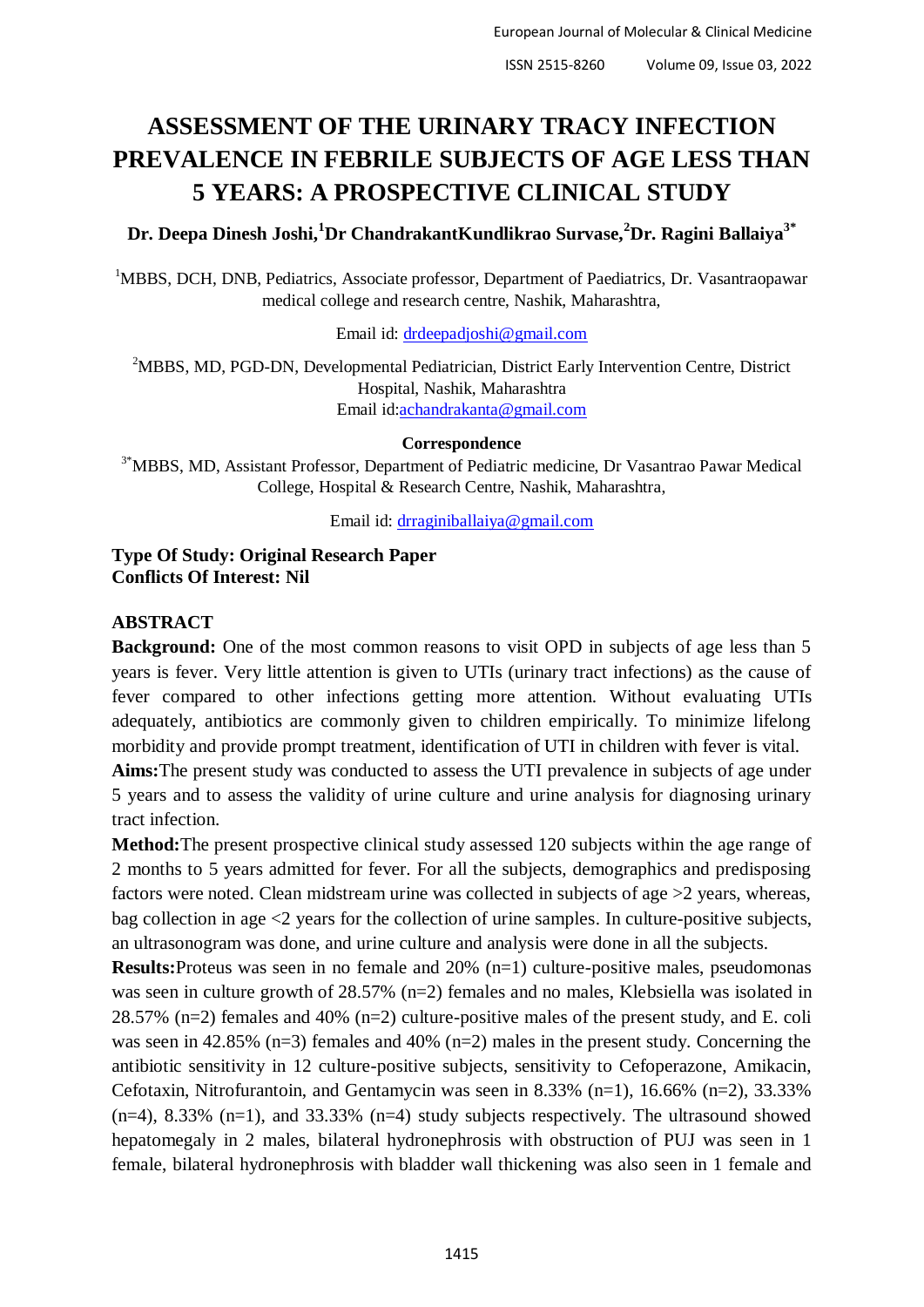no male in the culture-positive subjects of the present study, and cystitis was seen in 2 females and 1 male culture positive subjects of the present study

**Conclusion:**The present study concludes that subjects with pyuria showing >5pus cells/HPF in the urine sample should be considered as the cases of significant pyuria and should be assessed further for early initiation of the UTI management using antibiotic therapy to reduce the long-term complications, sequelae, and morbidity.

**Keywords:** Febrile illness, Prevalence, Pyuria, Significant growth, Urinary tract infection

# **INTRODUCTION**

One of the most common reasons to visit the emergency medicine department or OPD of Pediatrics department in subjects of age less than 5 years is fever. Children having febrile illness or fever are a major part of the Pediatrics Outpatient Department with the most common chief complaint by subjects or their parents. Very little attention is given to UTIs (urinary tract infection) as the cause of fever compared to other infections getting more attention despite recent literature data suggesting that urinary tract infections contribute to the significant morbidity in the child subjects.<sup>1</sup>

Commonly, pediatric subjects receive empirical antibiotic therapy without appropriate assessment of the UTIs (urinary tract infections). In child subjects with UTI, fever is the most common presenting symptom. Fever with significant Pyuria and bacteriuria in pediatric subjects with no identified infection source must be assumed to be an invasive renal parenchyma infection, pyelonephritis, that need immediate management and treatment. Recent literature data that assessed renal parenchyma using nuclear scans for determination of UTIs have concluded that nearly 80% of child subjects under 5 years having fever/febrile UTI have a diagnosis of pyelonephritis. In nearly 30-65% of child subjects with UTI, renal scarring is usually done in Pyelonephritis, even when no urinary tract abnormality is present.<sup>2</sup>

The majority of UTIs that lead to the diminishing of the kidney growth or kidney scarring is seen in children under 4 years, and is most common in infant subjects under the age of 1 year, especially in children where treatment of UTI is delayed and in subjects with gross obstruction or reflux. Child subjects of less than 2 years of age having recurrent UTIs have a high risk of renal scarring, and nearly  $1/3^{rd}$  of these subject is asymptomatic. It is vital to assess urinary tract infections in children and provide immediate and appropriate treatment to decrease the risk and chances of morbidity in these subjects.<sup>3</sup>

Renal damage in children which is progressive and is from an unknown source of pyelonephritis in children may lead to renal failure and hypertension when these subjects reach adult life. Previous literature data has shown that pyelonephritis makes the focus of renal scarring in children which poses nearly 15% increased risk for pregnancy toxemia, 10% increased renal failure risk, and 25% risk for hypertension when these subjects reach adult life.<sup>4</sup> The present study was conducted to assess the UTI prevalence in subjects of age under 5 years and to assess the validity of urine culture and urine analysis for diagnosing urinary tract infection.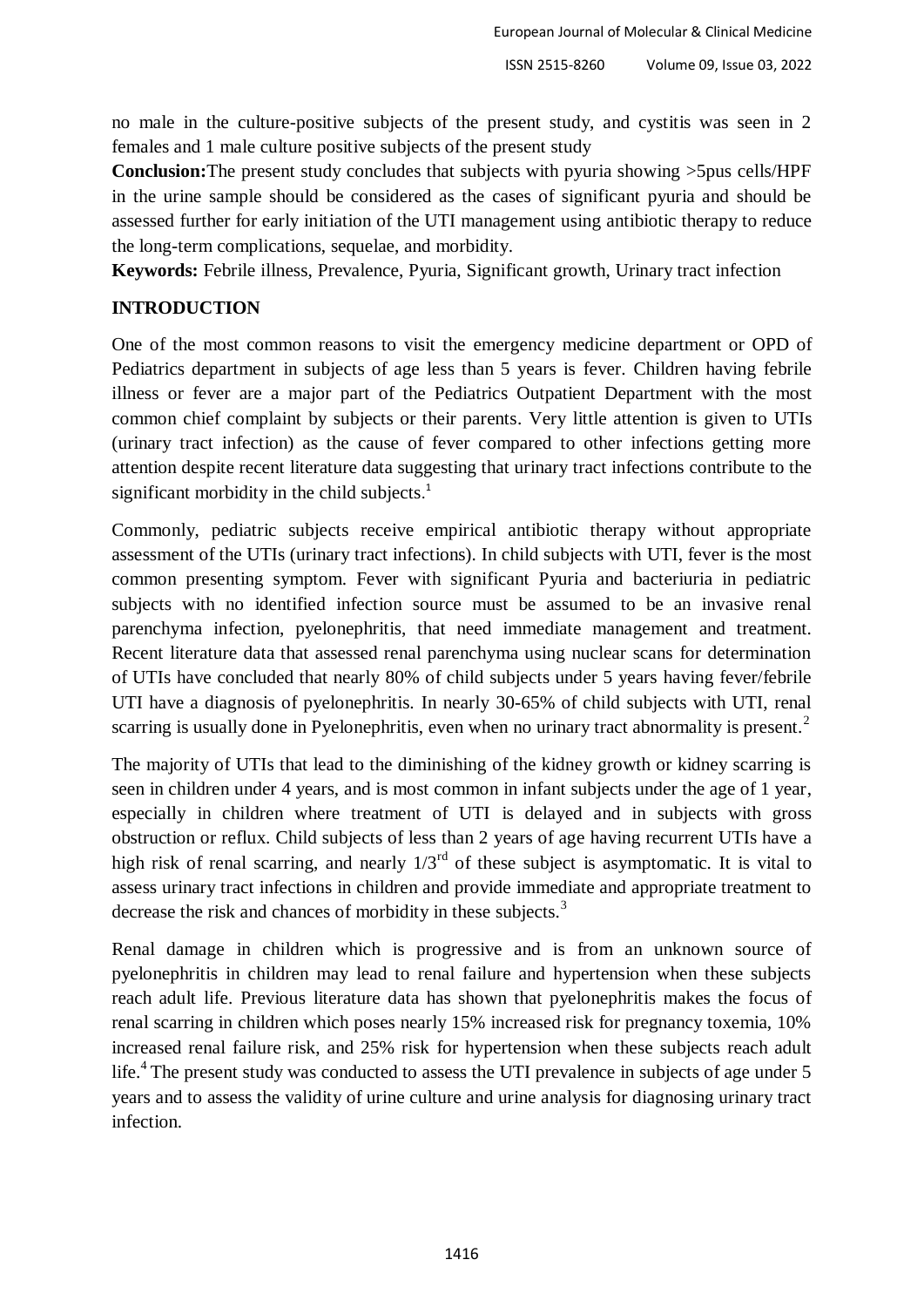# **MATERIALS AND METHODS**

The present prospective clinical study was conducted to assess the UTI prevalence in subjects of age under 5 years and to assess the validity of urine culture and urine analysis for diagnosing the urinary tract infection.The study was conducted atDepartment of Paediatrics, Dr. Vasantraopawar medical college and research centre, Nashik, Maharashtra after obtaining clearance from the concerned Ethical committee. The study population was comprised of the subjects visiting the Outpatient Department of Pediatrics of the Institute.

The study included a total of 120 child subjects from both genders. The inclusion criteria for the study were child subjects under 5 years of age (2 months to 5 years), who had a chief complaint of fever with an axillary temperature of  $\geq 37.8^{\circ}$ C, attending the Department of Pediatrics of the Institute. The exclusion criteria for the study were subjects who had antibiotics within the past 48 hours of the study, subjects of age less than 2 months or more than 5 years, not willing to consent, and subjects with established congenital anomalies of the genitourinary part.

After the final inclusion of 120 study subjects, detailed history including demographics was noted for all the subjects including voiding difficulties, and predisposing factors including urethra instrumentation. Complete febrile history was recorded concerning duration and onset of fever along with associated symptoms such as other system involvement, urinary disturbances, diarrhea, vomiting, and nausea. This was followed by a thorough physical examination and relevant investigations in all the subjects. Urine analysis including urine sensitivity and culture was done along with blood investigations in all the subjects. In culturepositive children, an ultrasonogram was done. Micturating cystourethrogram (MCU) was done in 4 study subjects.

For all 120 subjects, a urine sample was collected. Clean midstream urine was collected in children of age more than 2 years, whereas, in subjects under 2 years, bag method 9collecting nearly 10ml of urine0 was used for urine collection.The collected urine sample was then sent for sensitivity and culture to the laboratory.

For urine analysis, culture, and sensitivity, the samples were subjected to centrifugation in a chamber for 30 minutes at 2500rpm, and the remaining sediment was resuspended in the chamber after decantation of the supernatant fluid. Microscopic urine examination was then done to assess Leukocyturia and Haematuria. In the present study, the presence of >5 puss cells/HPF in the sample after centrifugation of urine was considered as significant for Pyuria, and in these subjects, sensitivity and culture were done.

The clear mid-stream urine inoculation was done on Mac-Conkey agar plates with a 0.01 ml calibrated loop which was then incubated for 24 hours at 35- 37°C under aerobic conditions to get an accurate count of the colonies. On mid-stream urine sample culture, a >105/ml colony count of single species organisms was considered to be significant. Samples that were shown non-pathogens growth, mixed growth of 2 or more pathogens and insignificant growth were considered as culture negative. A positive culture of urine was defined as more than 105 colony growth of a single pathogen of urinary tract/ml of specimen in a clear mid-stream urine.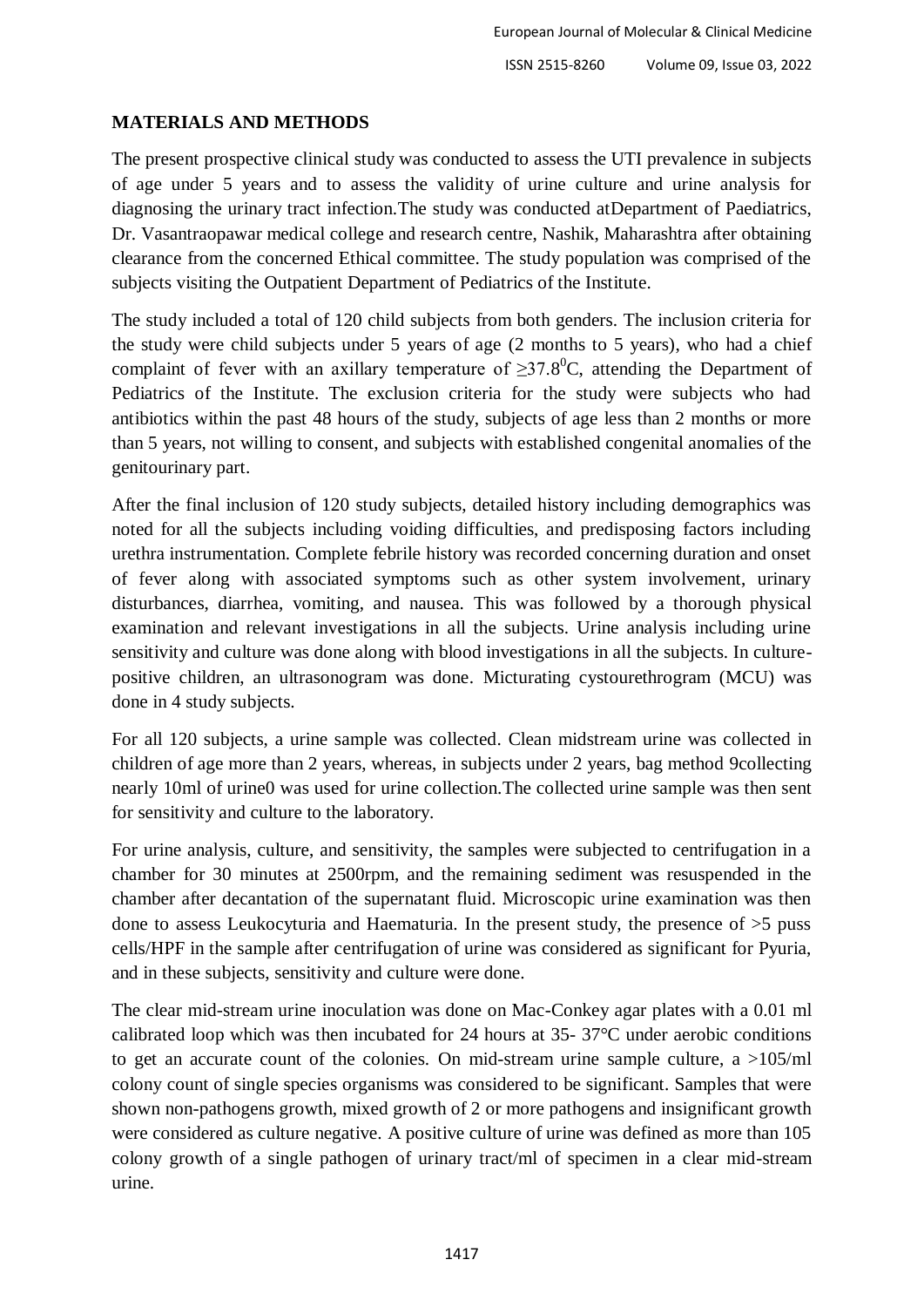#### **RESULTS**

The present prospective clinical study was conducted to assess the UTI prevalence in subjects of age under 5 years and to assess the validity of urine culture and urine analysis for diagnosing the urinary tract infection. The study included a total of 120 child subjects from both genders within the age range of 2 months to 5 years. The demographic characteristics of the study subjects are listed in Table 1. Majority of study subjects were in the age range of 2- 5 years with 40.83% (n=49) subjects followed by 34.16% (n=41) subjects of age  $\leq 1$  year, and least 25% (n=30) subjects in age 1-2 years. There were 47.5% (n=57) males and 52.5% (n=63) females in the study. For UTI prevalence and culture-positive subjects based on age, the majority of subjects were in 1-2 years of age with 13.33% (n=4) subjects followed by 12.19% (n=5) subjects from  $\leq$ 1 year age. Based on gender, there were 11.11% (n=7) culturepositive females and 8.77% (n=5) males as shown in Table 1.

The study results showed that on urine culture growth, it was seen that Proteus was seen in no female and 20% (n=1) culture-positive male, pseudomonas was seen in culture growth of 28.57% (n=2) females and no males, Klebsiella was isolated in 28.57% (n=2) females and 40% (n=2) culture-positive males of the present study, and E. coli was seen in 42.85% (n=3) females and 40% (n=2) males in the present study (Table 2). Concerning the antibiotic sensitivity in 12 culture-positive subjects, sensitivity to Cefoperazone, Amikacin, Cefotaxin, Nitrofurantoin, and Gentamycin was seen in 8.33% (n=1), 16.66% (n=2), 33.33% (n=4), 8.33% (n=1), and 33.33% (n=4) study subjects respectively as shown in Table 3.

The ultrasound was done in all 12 culture-positive study subjects, the ultrasound findings showed normal findings in 2 males and 2 females, right Pleural effusion with ascites in no subject, hepatomegaly in 2 males and no females, bladder calculi in no subject, Bilateral hydronephrosis with obstruction of PUJ was seen in 1 female and no male in the culturepositive subjects of the present study, bilateral hydronephrosis with bladder wall thickening was also seen in 1 female and no male in the culture-positive subjects of the present study, and cystitis was seen in 2 females and 1 male culture positive subjects of the present study as shown in Table 4.

## **DISCUSSION**

The present prospective clinical study was conducted to assess the UTI prevalence in subjects of age under 5 years and to assess the validity of urine culture and urine analysis for diagnosing the urinary tract infection. The study included a total of 120 child subjects from both genders within the age range of 2 months to 5 years. Majority of study subjects were in the age range of 2-5 years with 40.83% (n=49) subjects followed by  $34.16\%$  (n=41) subjects of age  $\langle$ 1 year, and least 25% (n=30) subjects in age 1-2 years. There were 47.5% (n=57) males and 52.5% (n=63) females in the study. For UTI prevalence and culture-positive subjects based on age, the majority of subjects were in  $1-2$  years of age with  $13.33\%$  (n=4) subjects followed by 12.19% ( $n=5$ ) subjects from <1 year age. Based on gender, there were 11.11% (n=7) culture-positive females and 8.77% (n=5) males. The demographic and disease characteristics were comparable to the studies of Kaufman J et  $al<sup>5</sup>$  in 2019 and Hoberman A et al<sup>6</sup> in 2014 where authors depicted similar demographics and disease characteristics as in the present study.

The results of the present study also showed that on urine culture growth, it was seen that Proteus was seen in no female and 20% (n=1) culture-positive male, pseudomonas was seen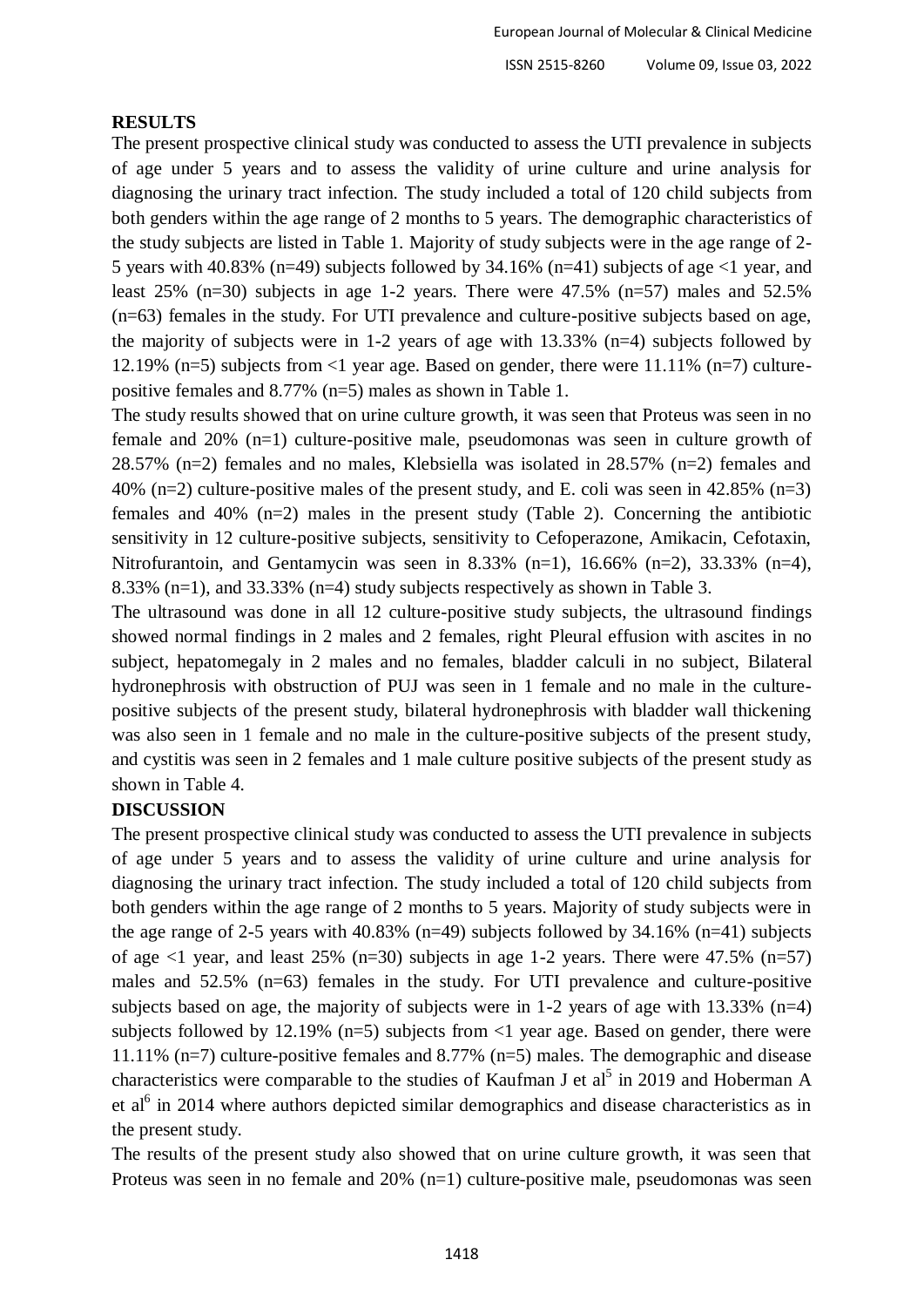in culture growth of 28.57% (n=2) females and no males, Klebsiella was isolated in 28.57%  $(n=2)$  females and 40%  $(n=2)$  culture-positive males of the present study, and E. coli was seen in 42.85% (n=3) females and 40% (n=2) males in the present study. Concerning the antibiotic sensitivity in 12 culture-positive subjects, sensitivity to Cefoperazone, Amikacin, Cefotaxin, Nitrofurantoin, and Gentamycin was seen in 8.33% (n=1), 16.66% (n=2), 33.33%  $(n=4)$ , 8.33%  $(n=1)$ , and 33.33%  $(n=4)$  study subjects respectively. These results were consistent with the findings of Hewitt IK et al<sup>7</sup> in 2017 and Robinson JL et al<sup>8</sup> in 2014 where similar antibiotic sensitivity and urine culture growth patterns were seen in the study subjects by the authors.

The ultrasound was done in all 12 culture-positive study subjects, the ultrasound findings showed normal findings in 2 males and 2 females, right Pleural effusion with ascites in no subject, hepatomegaly in 2 males and no females, bladder calculi in no subject, Bilateral hydronephrosis with obstruction of PUJ was seen in 1 female and no male in the culturepositive subjects of the present study, bilateral hydronephrosis with bladder wall thickening was also seen in 1 female and no male in the culture-positive subjects of the present study, and cystitis was seen in 2 females and 1 male culture positive subjects of the present study. Tullus  $K^9$  in 2019 and Primack W et al<sup>10</sup> in 2017 where authors reported comparable diagnoses as in the subjects of the present study.

# **CONCLUSION**

Within its limitations, the present study concludes that in subjects with pyuria showing  $>5$ pus cells/HPF in the urine sample should be considered as the cases of significant pyuria and should be assessed further for early initiation of the UTI management using antibiotic therapy to reduce the long-term complications, sequelae, and morbidity.The present study had a few limitations including small sample size, shorter monitoring period, and geographical area biases. Hence, more longitudinal studies with a larger sample size and longer monitoring period will help reach a definitive conclusion.

# **REFERENCES**

- 1. NICE Resource impact report: Urinary tract infection in under 16s: diagnosis and management (CG54): National Institute for Health and Care Excellence; 2017.
- 2. Urinary tract infection in under 16s: diagnosis and management, clinical guideline CG54. United KingdomNational Institute for Health and Care Excellence; 2017.
- 3. Nandan S, Sharma S, Rangari P, Rangari A. Prevalence and associated factors of dengue infection among Bhilai population: a hospital based cross sectional study. IJMSDR, 2018; 2:6:258-264.
- 4. Cyriac J, Holden K, Tullus K. How to use… urine dipsticks. Arch Dis Child Educ Pract Ed2017;**102**:148–54.
- 5. Kaufman J, Knight AJ, Bryant PA, et al. Liquid gold: the cost-effectiveness of urine sample collection methods for young precontinent children. Arch Dis Child 2019.
- 6. Hoberman A, Greenfield SP, Mattoo TK, et al. Antimicrobial prophylaxis for children with vesicoureteral reflux. N Engl J Med. 2014;**370**:2367–76.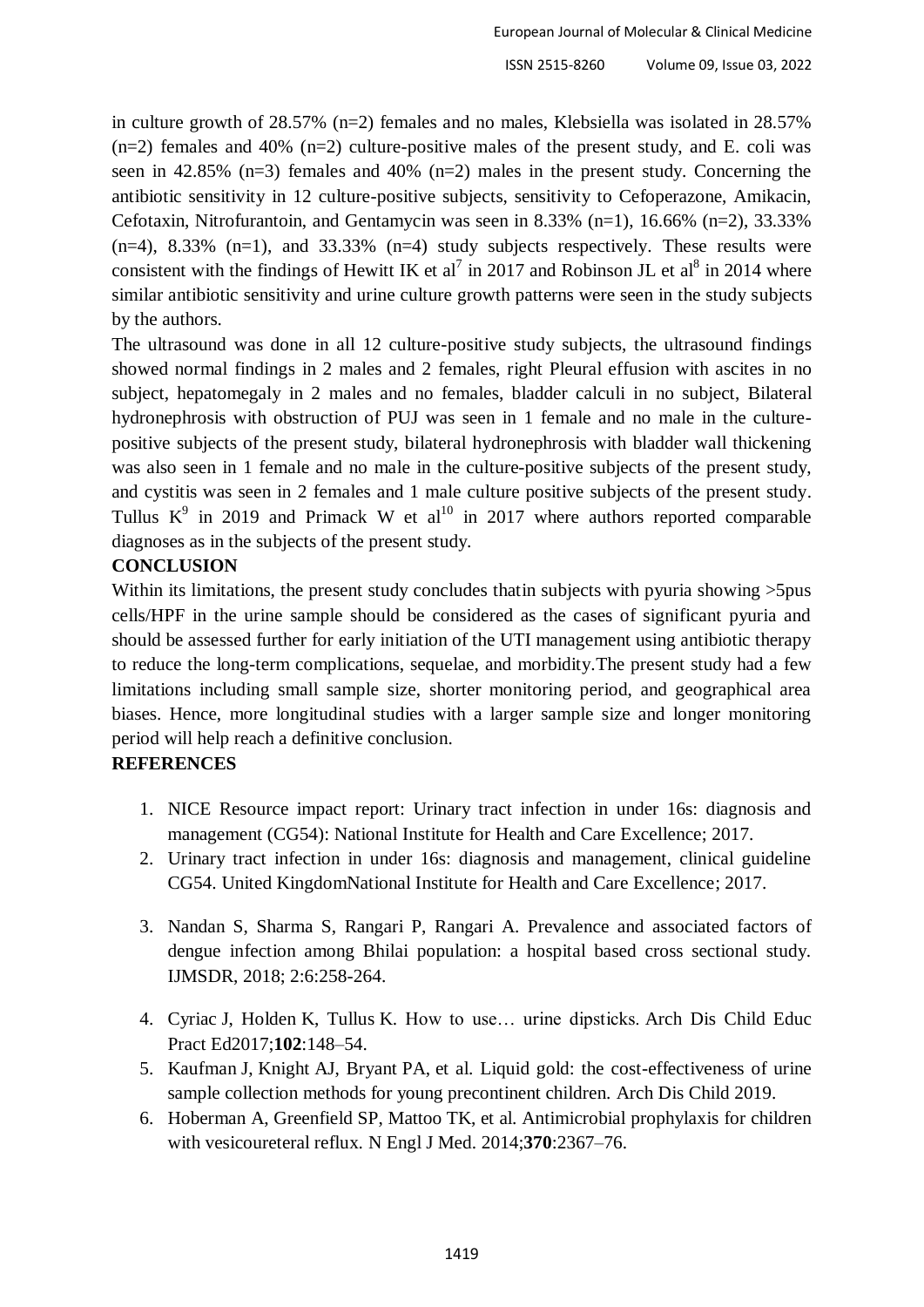- 7. Hewitt IK, Pennesi M, Morello W, et al. Antibiotic prophylaxis for urinary tract infection-related renal scarring: a systematic review. Pediatrics2017;**139**:e20163145.
- 8. Robinson JL, Finlay JC, Lang ME, et al. Urinary tract infections in infants and children: diagnosis and management. Paediatr Child Health2014;**19**:315–9.
- 9. Tullus K. Fifteen-minute consultation: why and how do children get urinary tract infections?Arch Dis Child Educ Pract Ed2019.
- 10. Primack W, Bukowski T, Sutherland R, et al. What urinary colony count indicates a urinary tract infection in children? J Pediatr2017;**191**:259–61. **TABLES**

| <b>Characteristics</b>                 | <b>Variables</b> | $N=120$         | $\frac{0}{0}$ |
|----------------------------------------|------------------|-----------------|---------------|
| Mean age (years)                       |                  | $2.82 \pm 2.14$ |               |
| Age range (years)                      | $<$ l            | 41              | 34.16         |
| 2 months-5                             | $1-2$            | 30              | 25            |
|                                        | $2 - 5$          | 49              | 40.83         |
| Gender                                 | Males            | 57              | 47.5          |
|                                        | Females          | 63              | 52.5          |
| UTI prevalence (age-based) (culture    | $\leq$           | 5               | 12.19         |
| positive)                              | $1 - 2$          | $\overline{4}$  | 13.33         |
|                                        | $2 - 5$          | 3               | 6.12          |
| UTI prevalence (gender-based) (culture | Males            | 5               | 8.77          |
| positive)                              | Females          |                 | 11.11         |

#### **Table 1: Demographic and disease characteristics of the study subjects**

| <b>Culture Growth</b> | <b>Females</b> |       | <b>Males</b>  |       | Total (n) |
|-----------------------|----------------|-------|---------------|-------|-----------|
|                       | $\frac{6}{9}$  | $n=7$ | $\frac{0}{0}$ | $n=5$ |           |
| <b>Proteus</b>        |                |       |               |       |           |
| <b>Pseudomonas</b>    | 28.57          |       |               |       |           |
| <b>Klebsiella</b>     | 28.57          |       |               |       |           |
| E. coli               | 42.85          |       |               |       |           |

#### **Table 2: Culture growth in the urine of culture-positive UTI subjects**

| <b>Sensitivity to antibiotics</b> | $n=12$ | %     |
|-----------------------------------|--------|-------|
| Cefoperazone                      |        | 8.33  |
| Amikacin                          |        | 16.66 |
| <b>Cefotaxin</b>                  |        | 33.33 |
| <b>Nitrofurantoin</b>             |        | 8.33  |
| Gentamycin                        |        | 33.33 |

#### **Table 3: Antibiotic sensitivity in organism grown on urine culture in study subjects**

| <b>Ultrasound findings</b>                       | <b>Females</b> | <b>Males</b> |
|--------------------------------------------------|----------------|--------------|
| <b>Normal</b>                                    |                |              |
| <b>Right Pleural effusion with ascites</b>       |                |              |
| <b>Hepatomegaly</b>                              |                |              |
| Calculi bladder                                  |                |              |
| Bilateral hydronephrosis with obstruction of PUJ |                |              |